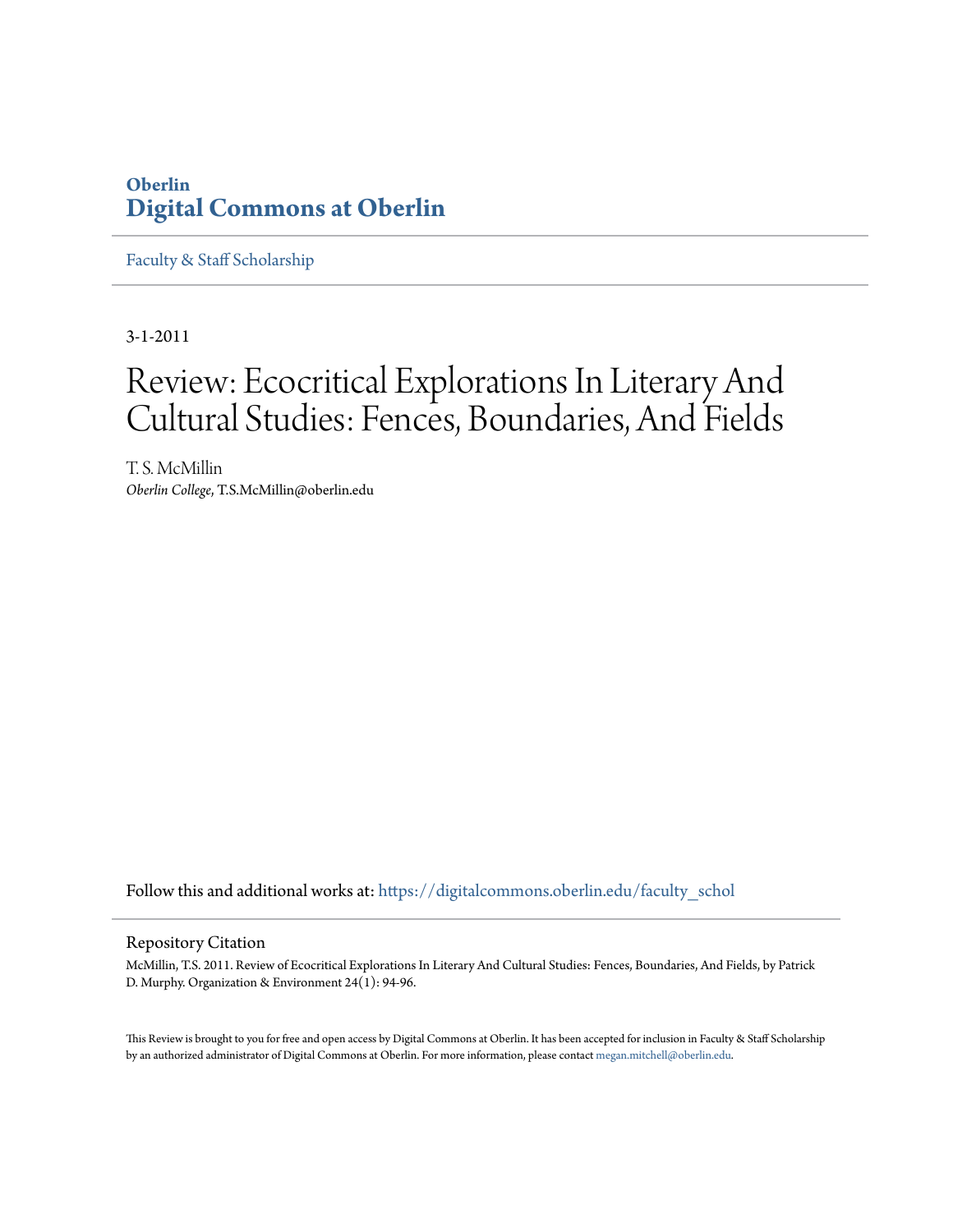## **Book Review**

Organization & Environment  $XX(X)$  1–3 © 2011 SAGE Publications Reprints and permission: http://www. sagepub.com/journalsPermissions.nav http://oae.sagepub.com



Patrick D. Murphy *Ecocritical Explorations in Literary and Cultural Studies: Fences, Boundaries, and Fields* Lanham, MD: Lexington Books, 2009

**Reviewed by:** T. Scott McMillin Oberlin College, USA DOI: 10.1177/1086026611402292

This collection of mostly short essays represents the culmination of 5 years of "ecocritical explorations," as Murphy, professor of English at University of Central Florida, notes in his preface. Each essay operates with a set of key premises: the planet, due largely to human activity, is moving toward numerous "tipping points"; humans can alter the practices that have affected the conditions surrounding those tipping points; literature and literary study can play an important role in the necessary rethinking of suspect practices and their effects. One of the most prominent and well-respected ecocritics, Murphy has published numerous articles and books on a wide variety of topics related to nature-oriented literature and cultural studies. The present volume consists mainly of revised or reprinted articles from a wide assortment of sources: 4 of the 12 chapters first appeared in *Tamkang Review* (Taiwan), 4 appeared in diverse edited volumes, and 2 in academic journals. Though the preface and the book it serves seem at times to be an odd mix of topics (from fatherhood to other disasters) and approaches, Murphy remains true to his premises throughout the work.

The essays are sorted into three sections. The first, "Climbing Through Conceptual Fences," lays out theoretical starting points (e.g., Bakhtinian informed ideas of "Anotherness" and "Answerability") for Murphy's literary investigations. Though many of the works touched on in this section are not themselves ecocriticism per se, they belong to Murphy's prescription for sound ecocritical practices, the chief ingredient of which is "referentiality." Referentiality—the concept that words refer to "the material world in which they circulate and from which they arise" rather than operating in "purely self-reflexive communication" (p. 3) or a realm removed from the material world—is the sine qua non of environmentally interested literary criticism; true ecocriticism, according to Murphy, "reinstates referentiality as a crucial and primary activity of literature" (p. 1). Section 2, "Surveying the Boundaries of Genre," explores manifestations of referentiality in the contemporary American novel. This section comprises a survey of surveys but is helpful as such, especially in introducing readers to otherwise critically neglected popular works (science fiction, detective novels). The concluding section, "Culturally Crossing the Field," is the shortest and weakest of the three but nevertheless takes a significant step toward applying scholarly work to personal situations and pedagogical matters. A sampler of green ideas loosely linked by the theory of referentiality and a cultural studies approach, the book is most useful for broadening the category of "literature" in which practicing ecocritics operate.

As the introduction and first four essays make clear, Murphy aims to take part in and productively inflect a crucial conversation among literary scholars. Why study literature in an age of dire environmental crises? What methods will best suit literary scholars at present? His response to such questions is to broaden the field of ecocriticism, challenging its categories in order to deal with both timely and long-range issues while ever pushing for referentiality: "With referentiality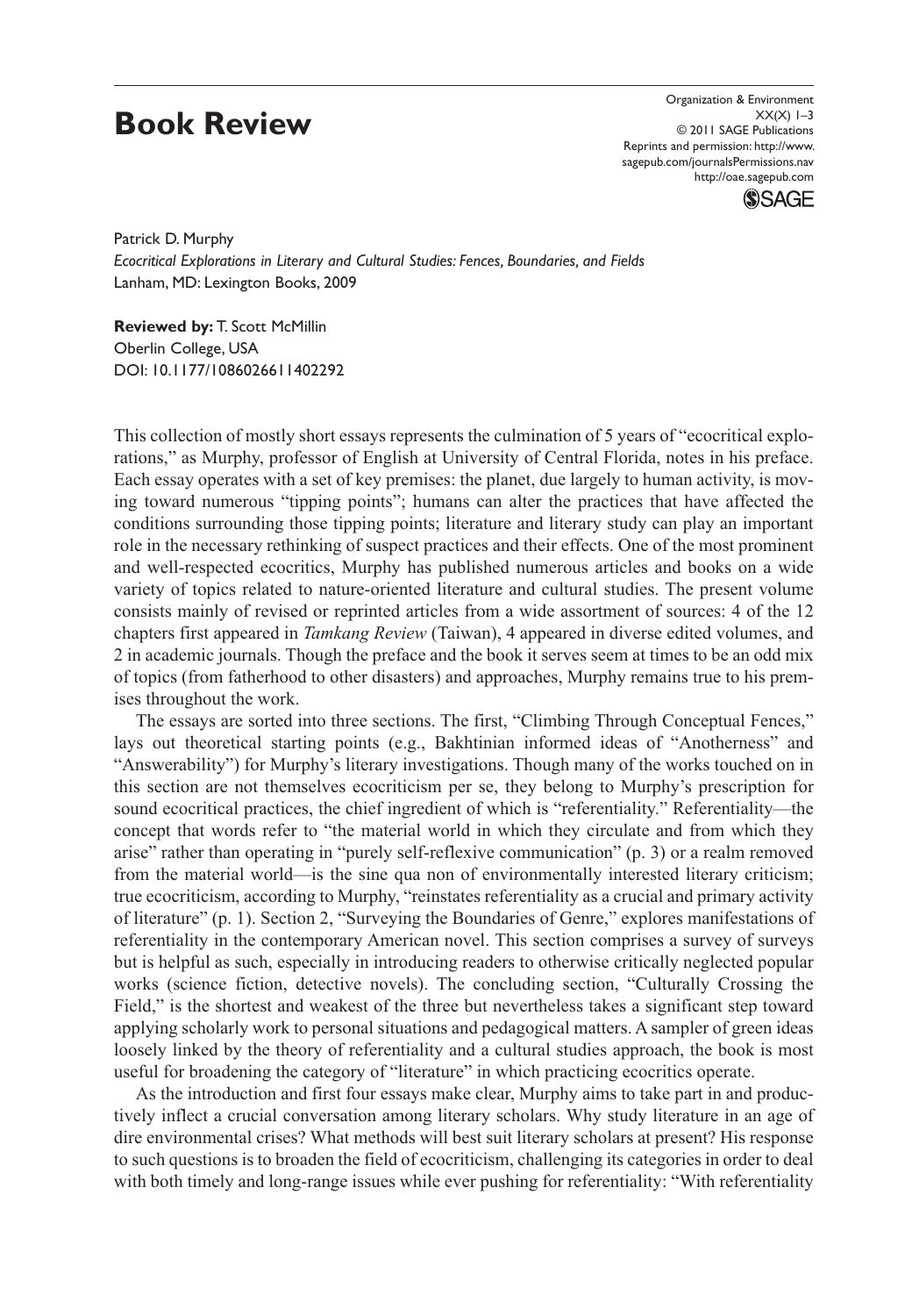comes responsibility and the need for both diversity in method and diversity in intellectual resources" (p. viii). To develop the latter, Murphy warns ecocritics against forcing the works they study into fixed categories; instead, works should be used to "critique the adequacy, productivity, and necessary limitations of our categories" (p. 85). To cultivate a diversity of method, Murphy draws attention to the ongoing evolution of the nature of reading. He questions how ecocritics and environmentalists should position themselves in relation to the audience who will have to deal with global problems associated with climate change, population growth, and resource scarcity. He asks what rhetorical approaches to that audience will be most effective. He wonders what will become of concepts such as inhabitation and environmental justice in a world increasingly shaped by "virtual realities and mixed realities" (pp. 51-52). Chapter 3 in particular tries to describe a new "reading gestalt," one that is "hypericonic rather than textual" (p. 52), a result of the shift from page to computer screen. The Internet, video games, instant messaging are not the devils, Murphy explains: They can assist us in developing an "awareness of the contingencies of daily life and the porosity and permeability of personal experience" (p. 53). But the rise of hypertextual practices and online existences require new critical acts and rhetorical strategies for scholars hoping to reach such a retooled readership.

The chapters of Part 2 are the strongest of the book, arguing persuasively for a rearrangement of the field of ecocriticism and its object of study. Consisting primarily of Murphy's readings in contemporary fiction, these essays are at times more descriptive than interpretive but are nonetheless useful, treating examples of recent nature-oriented literature that turn up on unexpected shelves. Chapter 6, in defense of science fiction novels as a way of thinking about earthly ideas of nature, presents a sustained engagement with works of Ursula K. Le Guin and Kim Stanley Robinson. Murphy praises these novelists for engendering thoughts about "ethical questions just over the horizon but rapidly coming into sight" (p. 108). Although Part 2 demonstrates Murphy's own wide reading and results from a thoughtful selection of pertinent materials, the discussion throughout the book occasionally relies too heavily on quotation rather than working through some of the complex questions involved. A fallout of the surveylike nature of the explorations, in many cases no more than a paragraph (and sometimes less) is devoted to each author/book. Near the end of Part 1, Murphy writes of another work "I want to mention" (p. 75). This may indicate, to some, a kind of weakness: A good portion of the book is devoted to "mentioning" myriad works, referring to them briefly, without going into detail. (Part 2 is the exception, with its deeper engagements with sci-fi and detective fiction.) But Murphy's point, in part, is that many of these literary works are greatly in need of "mention," must indeed be "brought to the mind" of scholars concerned with ethical responses to environmental crises. There are other things that might irk some readers—occasional oversimplifying treatments of texts or writers (Walden, Derrida), passages that could be crisper, places where editing could have been sharper, an infrequent lapse into PowerPointy prose or dot.org.ese (chapter 11, surveying hurricane literature)—yet the path of Murphy's explorations always bears the signposts of good intention and sustained ecocritical inquiry.

Taken as a whole, the essays of *Ecocritical Explorations* provide an informative resource for literary scholars and for teachers interested in moving their students in ecocritical directions. The gist of the book's argument may be summarized in Murphy's discussion of Le Guin's *The Dispossessed*, a work that uses literature to illuminate "a planet that human beings have spoiled through overpopulation and unsustainable consumption with the result that they have almost completely destroyed their own means of survival." Le Guin's novel is, as Murphy observes, "a eutopian cautionary tale" designed to make possible "freedom in a future that is ecologically sustainable rather than diseased and blighted" (p. 95), and Murphy tries to tell the same tale from a critic's perspective. At their best, his essays use that perspective to raise significant questions regarding the meanings we find in or make of nature, as well as the ramifications of